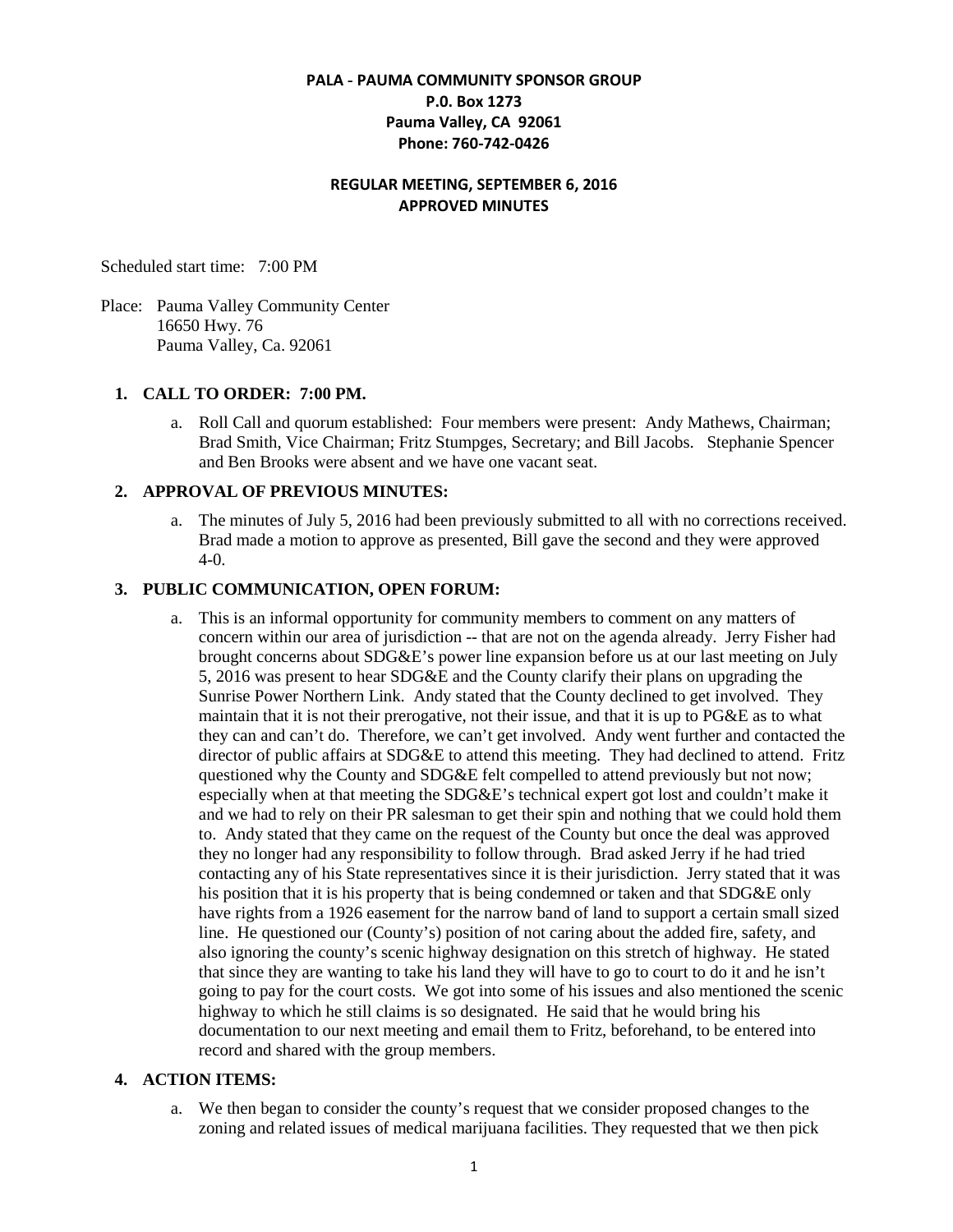any number of their predetermined list of 7 restrictive to extremely restrictive alternate proposals. Bill stated that he had a preference for multiple items: he preferred #1, 4, 6, & 7. Fritz stated that he would support any proposal that is applied equally to all other legal medical substances. Brad stated that he also agrees that medical marijuana should be available just as any of the controlled substances in CVS. Bill then refined his position that he thought that it should be controlled in reference to the number of facilities in a certain area but that he wasn't as concerned with the limiting distances and other limitations presented. Brad then mentioned his experience in LA with limiting distances for liquor stores and suggested that this might be a middle position for us. Brad suggested that this wasn't an important topic to him personally, in that it doesn't matter what the laws are; people will get pot some way so why create more prohibition laws. But he does agree with the county's desire to control pot just as they do with alcohol and tobacco zoning laws and he feels that we should mimic the requirements for liquor stores since this has been debated and agreed upon over the last 30-40 years! Fritz then said he agreed and would support that. Andy then expressed his ideas that marijuana is like several other controlled substances such as tobacco and liquor and society has determined that these are detrimental when uncontrolled. It is society's obligation to provide guidance as to their safe usage. He also feels that there is a lot of evidence for improper medical prescription of many controlled substances. He also agrees that liquor store controls are good but they are state controls and we are tasked with county control. Therefore he believes that in regards to planning and land use, control should be similar to liquor stores, except that in pharmacies it should be restricted to ones with Drug Enforcement Agency (DEA) licenses. We all then agreed that we would support the same zoning restrictions as currently apply to liquor stores. Andy moved that he be tasked to respond to DPDS as agreed: that the zoning rules be comparable to those of liquor stores; Fritz gave the second. It was approved 4-0. See Attachment A, Andy's response to County.

#### **5. ADMINISTRATIVE MATTERS:**

- a. We then discussed our efforts to find someone for our vacant seat on the group. So far all discussions with possible applicants have failed. We will continue our efforts.
- b. There were no communications to the group requiring a response.
- c. There were no expenses to approve or submit.
- d. Brad gave an informal presentation of what transpired at the community outreach meeting he attended with other county planning officials and their consultants. This effort was to create a climate action plan that requires specific actions to reduce exhaust emissions from the unincorporated areas of the county. They were trying to get community, expert, business and industry input regarding practical obstacles to this. They will then create an EIR scheduled to go to the BOS next fall. The goal specified was to reduce greenhouse gas emissions to 40% below 1990 levels.
- e. The next meeting is scheduled for October 4, 2016. The final decision for having a meeting or not comes down to the presence of a key agenda item needing our action.

## **6. ADJOURNMENT:**

a. Fritz moved to adjourn, Brad seconded it and we adjourned at 8:13 PM.

#### **RE ATTACHMENT A:**